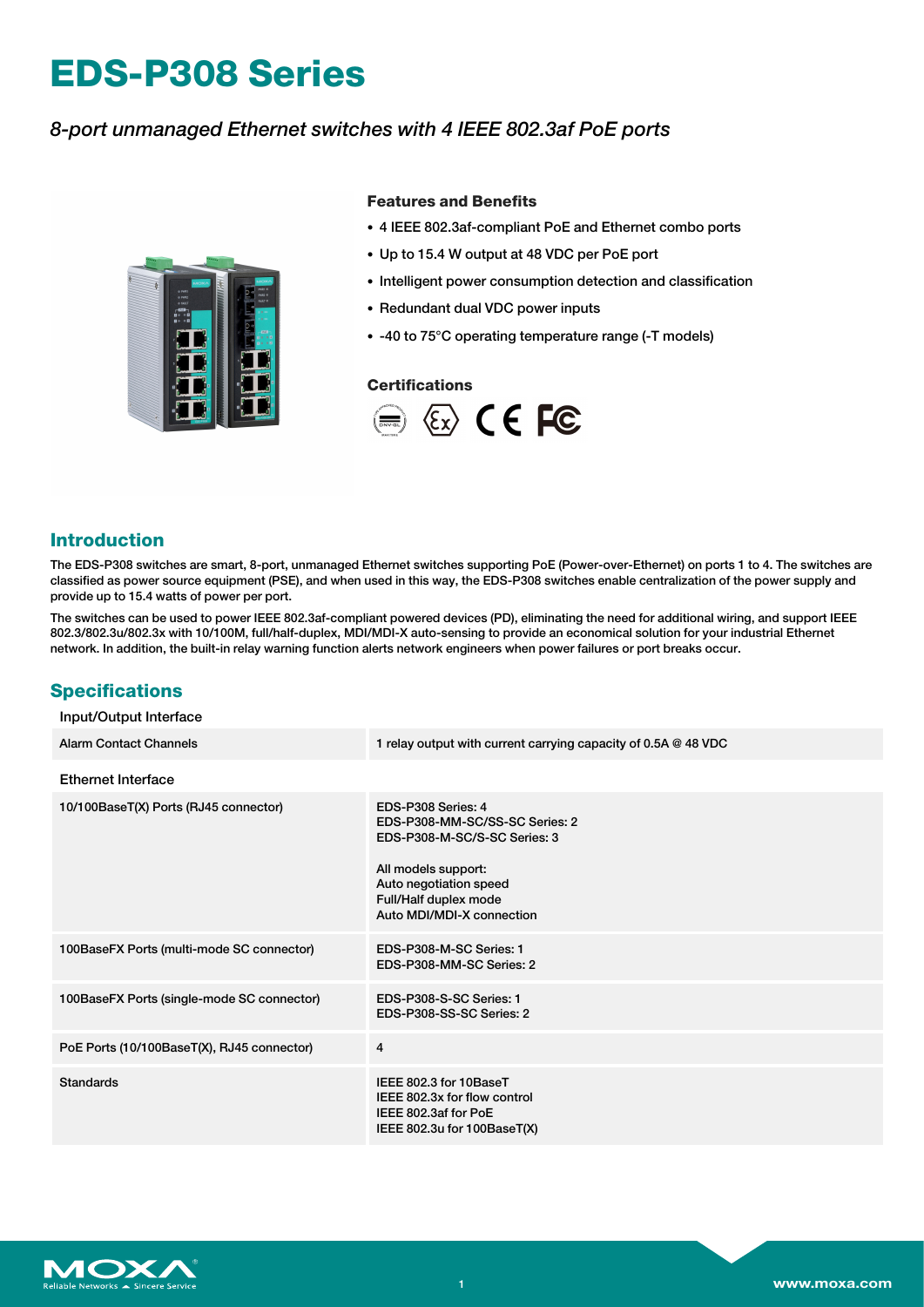### PoE Pinout **Profession Contract Contract Contract Contract Contract Contract Contract Contract Contract Contract Contract Contract Contract Contract Contract Contract Contract Contract Contract Contract Contract Contract C**

| <b>Optical Fiber</b> |                         |                         | 100BaseFX       |                |               |
|----------------------|-------------------------|-------------------------|-----------------|----------------|---------------|
|                      |                         |                         |                 | Multi-Mode     | Single-Mode   |
|                      | <b>Fiber Cable Type</b> |                         | OM <sub>1</sub> | 50/125 um      | G.652         |
|                      |                         |                         |                 | 800 MHz x km   |               |
|                      |                         | <b>Typical Distance</b> | 4 km            | 5 km           | 40 km         |
|                      | Waveleng-<br>th         | Typical (nm)            |                 | 1300           | 1310          |
|                      |                         | TX Range (nm)           | 1260 to 1360    |                | 1280 to 1340  |
|                      |                         | RX Range (nm)           | 1100 to 1600    |                | 1100 to 1600  |
|                      | Optical<br>Power        | TX Range (dBm)          |                 | $-10$ to $-20$ | $0$ to $-5$   |
|                      |                         | RX Range (dBm)          |                 | $-3$ to $-32$  | $-3$ to $-34$ |
|                      |                         | Link Budget (dB)        |                 | 12             | 29            |
|                      |                         | Dispersion Penalty (dB) |                 | 3              | 1             |

Note: When connecting a single-mode fiber transceiver, we recommend using an attenuator to prevent damage caused by excessive optical power. Note: Compute the "typical distance" of a specific fiber transceiver as follows: Link budget (dB) > dispersion penalty (dB) + total link loss (dB).

|  | <b>Switch Properties</b> |
|--|--------------------------|
|--|--------------------------|

| <b>MAC Table Size</b>              | 1 K                                                                   |
|------------------------------------|-----------------------------------------------------------------------|
| <b>Packet Buffer Size</b>          | 512 kbits                                                             |
| <b>Processing Type</b>             | <b>Store and Forward</b>                                              |
| <b>DIP Switch Configuration</b>    |                                                                       |
| <b>Ethernet Interface</b>          | Port break alarm                                                      |
| <b>Power Parameters</b>            |                                                                       |
| <b>Overload Current Protection</b> | 2.5 A @ 48 VDC                                                        |
| <b>Input Current</b>               | 1.47 A @ 48 VDC                                                       |
| Connection                         | 1 removable 6-contact terminal block(s)                               |
| <b>Operating Voltage</b>           | 44 to 57 VDC                                                          |
| <b>Input Voltage</b>               | 48 VDC, Redundant dual inputs                                         |
| Power Budget                       | Max. 61.6 W for total PD consumption<br>Max. 15.4 W for each PoE port |
| Power Consumption (Max.)           | Max. 8.96 W full loading without PDs' consumption                     |
| <b>Reverse Polarity Protection</b> | Supported                                                             |
| <b>Physical Characteristics</b>    |                                                                       |
| Housing                            | Metal                                                                 |
| <b>IP Rating</b>                   | <b>IP30</b>                                                           |
| <b>Dimensions</b>                  | 53.6 x 135 x 105 mm (2.11 x 5.31 x 4.13 in)                           |

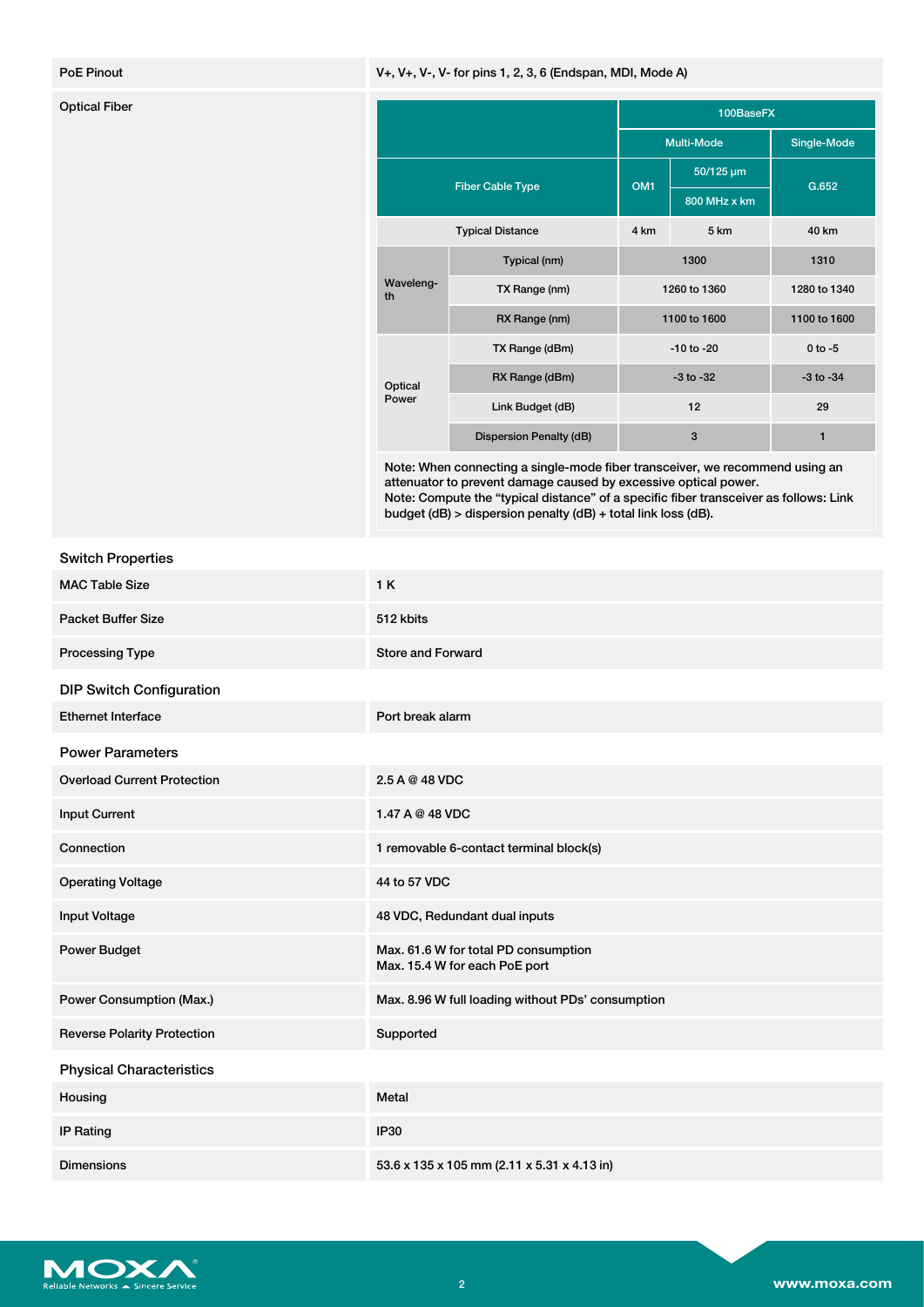| Weight                                 | 840 g (1.86 lb)                                                                                                                                                                                                                            |
|----------------------------------------|--------------------------------------------------------------------------------------------------------------------------------------------------------------------------------------------------------------------------------------------|
| Installation                           | DIN-rail mounting, Wall mounting (with optional kit)                                                                                                                                                                                       |
| <b>Environmental Limits</b>            |                                                                                                                                                                                                                                            |
| <b>Operating Temperature</b>           | Standard Models: 0 to 60°C (32 to 140°F)<br>Wide Temp. Models: -40 to 75°C (-40 to 167°F)                                                                                                                                                  |
| Storage Temperature (package included) | -40 to 85°C (-40 to 185°F)                                                                                                                                                                                                                 |
| <b>Ambient Relative Humidity</b>       | 5 to 95% (non-condensing)                                                                                                                                                                                                                  |
| <b>Standards and Certifications</b>    |                                                                                                                                                                                                                                            |
| Maritime                               | ABS, DNV-GL, LR, NK                                                                                                                                                                                                                        |
| EMI                                    | CISPR 32, FCC Part 15B Class A                                                                                                                                                                                                             |
| <b>EMC</b>                             | EN 55032/24                                                                                                                                                                                                                                |
| Vibration                              | IEC 60068-2-6                                                                                                                                                                                                                              |
| <b>EMS</b>                             | IEC 61000-4-2 ESD: Contact: 6 kV; Air: 8 kV<br>IEC 61000-4-3 RS: 80 MHz to 1 GHz: 10 V/m<br>IEC 61000-4-4 EFT: Power: 4 kV; Signal: 2 kV<br>IEC 61000-4-5 Surge: Power: 1 kV; Signal: 1 kV<br>IEC 61000-4-6 CS: 10 V<br>IEC 61000-4-8 PFMF |
| Safety                                 | <b>UL 508</b>                                                                                                                                                                                                                              |
| <b>Shock</b>                           | IEC 60068-2-27                                                                                                                                                                                                                             |
| Freefall                               | IEC 60068-2-32                                                                                                                                                                                                                             |
| <b>MTBF</b>                            |                                                                                                                                                                                                                                            |
| Time                                   | 406,194 hrs                                                                                                                                                                                                                                |
| <b>Standards</b>                       | Telcordia (Bellcore), GB                                                                                                                                                                                                                   |
| Warranty                               |                                                                                                                                                                                                                                            |
| <b>Warranty Period</b>                 | 5 years                                                                                                                                                                                                                                    |
| <b>Details</b>                         | See www.moxa.com/warranty                                                                                                                                                                                                                  |
| <b>Package Contents</b>                |                                                                                                                                                                                                                                            |
| Device                                 | 1 x EDS-P308 Series switch                                                                                                                                                                                                                 |
| <b>Installation Kit</b>                | 4 x cap, plastic, for RJ45 port<br>2 x cap, plastic, for SC fiber port (-MM/-SS models)<br>1 x cap, plastic, for SC fiber port (-M/S models)                                                                                               |
| Documentation                          | 1 x quick installation guide<br>1 x warranty card                                                                                                                                                                                          |

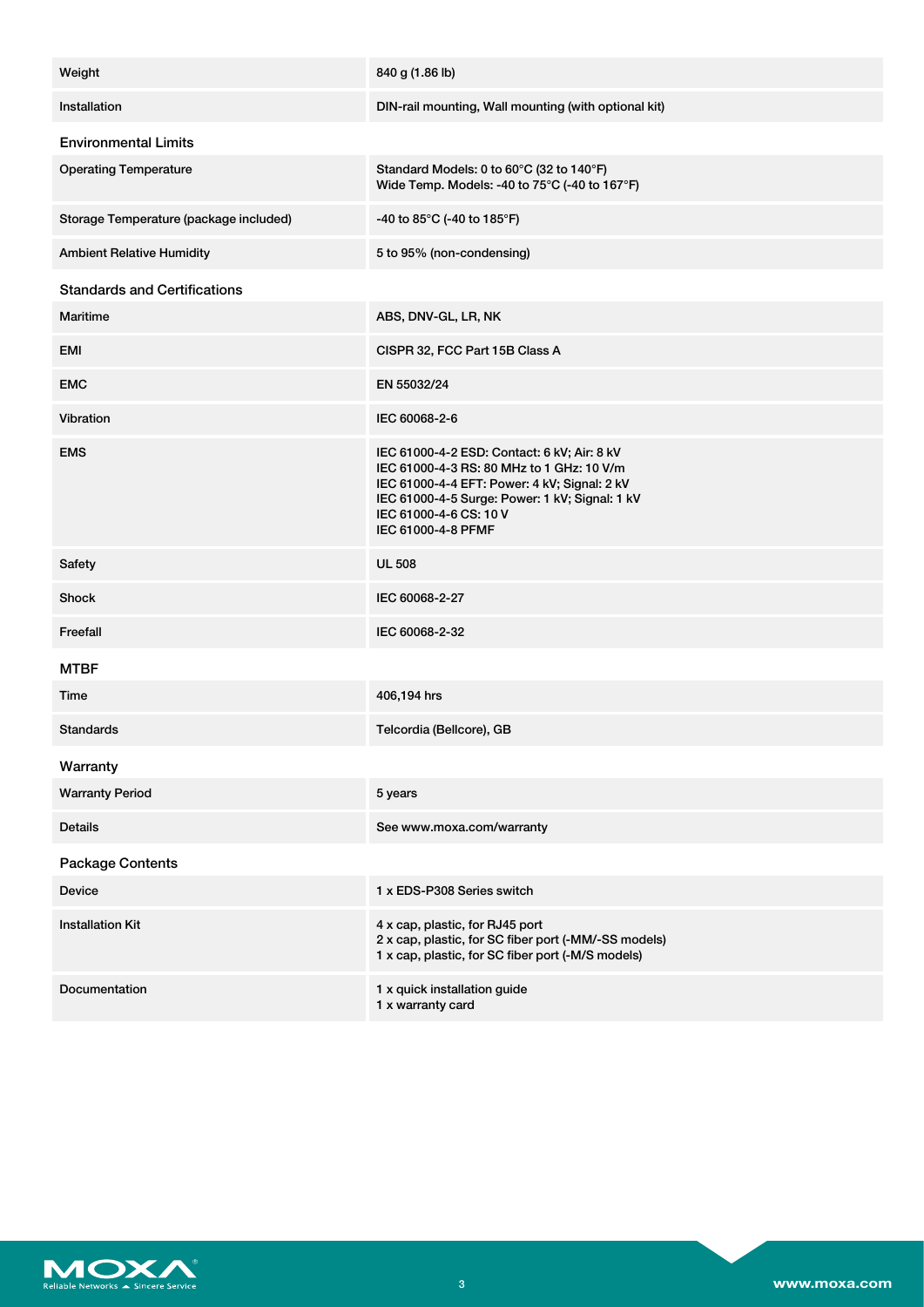# **Dimensions**

Unit: mm (inch)



# **Ordering Information**

| <b>Model Name</b>     | 10/100BaseT(X) Ports<br><b>RJ45 Connector</b> | PoE Ports, 10/<br>100BaseT(X)<br><b>RJ45 Connector</b> | 100BaseFX Ports<br>Multi-Mode, SC<br>Connector | 100BaseFX Ports<br>Single-Mode, SC<br>Connector | <b>Operating Temp.</b> |
|-----------------------|-----------------------------------------------|--------------------------------------------------------|------------------------------------------------|-------------------------------------------------|------------------------|
| <b>EDS-P308</b>       | $\overline{4}$                                | 4                                                      |                                                |                                                 | 0 to $60^{\circ}$ C    |
| <b>EDS-P308-T</b>     | $\overline{4}$                                | $\overline{4}$                                         |                                                |                                                 | -40 to $75^{\circ}$ C  |
| <b>EDS-P308-M-SC</b>  | 3                                             | $\overline{4}$                                         |                                                | $\overline{\phantom{m}}$                        | 0 to $60^{\circ}$ C    |
| EDS-P308-M-SC-T       | 3                                             | $\overline{4}$                                         |                                                | -                                               | -40 to $75^{\circ}$ C  |
| <b>EDS-P308-S-SC</b>  | 3                                             | $\overline{\mathbf{4}}$                                |                                                |                                                 | 0 to $60^{\circ}$ C    |
| EDS-P308-S-SC-T       | 3                                             | $\overline{4}$                                         |                                                |                                                 | -40 to $75^{\circ}$ C  |
| EDS-P308-MM-SC        | $\overline{2}$                                | 4                                                      | $\overline{2}$                                 |                                                 | 0 to $60^{\circ}$ C    |
| EDS-P308-MM-SC-T      | $\overline{2}$                                | $\overline{4}$                                         | $\overline{2}$                                 |                                                 | -40 to $75^{\circ}$ C  |
| <b>EDS-P308-SS-SC</b> | $\overline{2}$                                | $\overline{\mathbf{4}}$                                |                                                | $\overline{2}$                                  | 0 to $60^{\circ}$ C    |
| EDS-P308-SS-SC-T      | $\overline{2}$                                | $\overline{4}$                                         |                                                | $\overline{2}$                                  | -40 to $75^{\circ}$ C  |

# **Accessories (sold separately)**

| <b>Power Supplies</b> |                                                                                                                                                                      |
|-----------------------|----------------------------------------------------------------------------------------------------------------------------------------------------------------------|
| DR-120-48             | 120W/2.5A DIN-rail 48 VDC power supply with universal 88 to 132 VAC or 176 to 264 VAC input by<br>switch, or 248 to 370 VDC input, -10 to 60°C operating temperature |
| DR-75-48              | 75W/1.6A DIN-rail 48 VDC power supply with universal 85 to 264 VAC or 120 to 370 VDC input, -10 to<br>60°C operating temperature                                     |
| DRP-240-48            | DIN-rail 48 VDC power supply with 240W/5A, 85 to 264 VAC, or 120 to 370 VDC input, -10 to 70°C<br>operating temperature                                              |
| Wall-Mounting Kits    |                                                                                                                                                                      |
| <b>WK-46</b>          | Wall-mounting kit, 2 plates, 8 screws, 46.5 x 66.8 x 1 mm                                                                                                            |